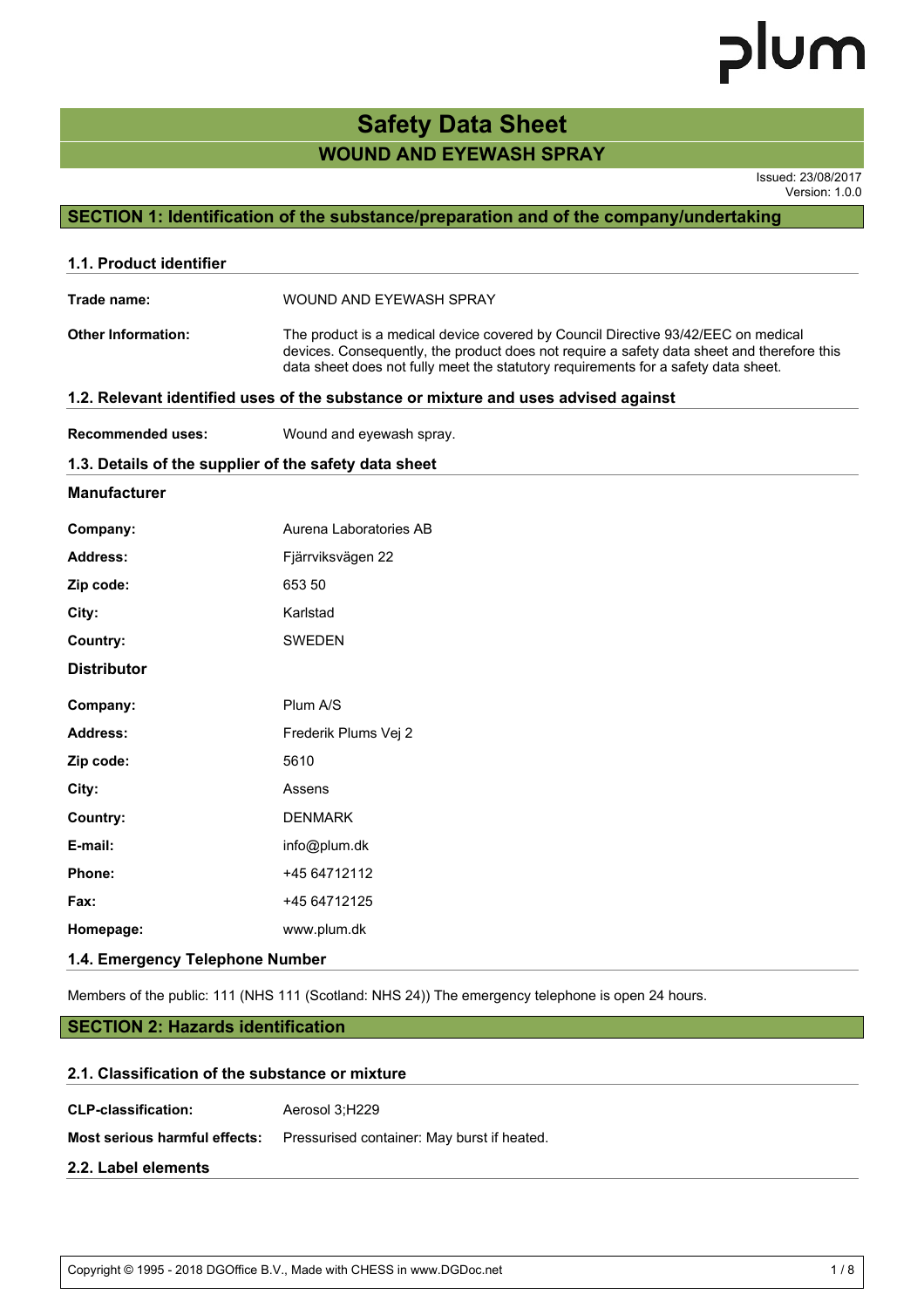## **WOUND AND EYEWASH SPRAY Safety Data Sheet**

Issued: 23/08/2017 Version: 1.0.0

| Signal word:     | Warning                                                                                        |
|------------------|------------------------------------------------------------------------------------------------|
| H-phrases        |                                                                                                |
| H <sub>229</sub> | Pressurised container: May burst if heated.                                                    |
| P-phrases        |                                                                                                |
| P <sub>210</sub> | Keep away from heat, hot surfaces, sparks, open flames and other ignition sources. No smoking. |
| P <sub>251</sub> | Do not pierce or burn, even after use.                                                         |
| P410             | Protect from sunlight.                                                                         |
| P412             | Do not expose to temperatures exceeding 50°C/122°F.                                            |

## **2.3. Other hazards**

The product does not contain any PBT or vPvB substances.

## **SECTION 3: Composition/information on ingredients**

#### **3.2. Mixtures**

| Substance                        | <b>CAS</b> number | EC No | REACH Reg. No. | Concentration | <b>Notes</b> | CLP-<br>classification |
|----------------------------------|-------------------|-------|----------------|---------------|--------------|------------------------|
| <b>AQUA</b>                      | 7732-18-5         |       |                | 99.1%         |              |                        |
| <b>SODIUM</b><br><b>CHLORIDE</b> | 17647-14-5        |       |                | 0.9%          |              |                        |

Please see section 16 for the full text of H-phrases.

## **SECTION 4: First aid measures**

#### **4.1. Description of first aid measures**

| Inhalation:          | The product does not release hazardous vapours.                                                                                                                                                                                                                                                                                                                                                                                                                                                                                                                                  |  |  |
|----------------------|----------------------------------------------------------------------------------------------------------------------------------------------------------------------------------------------------------------------------------------------------------------------------------------------------------------------------------------------------------------------------------------------------------------------------------------------------------------------------------------------------------------------------------------------------------------------------------|--|--|
| Ingestion:           | Not applicable. Seek medical advice in case of discomfort.                                                                                                                                                                                                                                                                                                                                                                                                                                                                                                                       |  |  |
| <b>Skin contact:</b> | The product is intended to come into contact with the skin. Seek medical advice in case of<br>persistent discomfort.                                                                                                                                                                                                                                                                                                                                                                                                                                                             |  |  |
| Eye contact:         | Not applicable.                                                                                                                                                                                                                                                                                                                                                                                                                                                                                                                                                                  |  |  |
| General:             | The product is intended for first aid, and its use should always be followed by a visit to the<br>doctor. If defects or adverse side effects are found during use, please report such defects or<br>side effects to Plum A/S, info@plum.dk by phone +45 6471 2112, so that the necessary<br>remedies can be initiated and the obligation to report serious adverse effects according to<br>Appendix VII item 4 of the Directive can be observed. Serious adverse effects should always<br>be reported to the Board of Health in the state in which the side effect has occurred. |  |  |

#### **4.2. Most important symptoms and effects, both acute and delayed**

No hazards.

### **4.3. Indication of any immediate medical attention and special treatment needed**

No special immediate treatment required. Treat symptoms.

## **SECTION 5: Fire-fighting measures**

## **5.1. Extinguishing media**

Copyright © 1995 - 2018 DGOffice B.V., Made with CHESS in www.DGDoc.net 2 / 8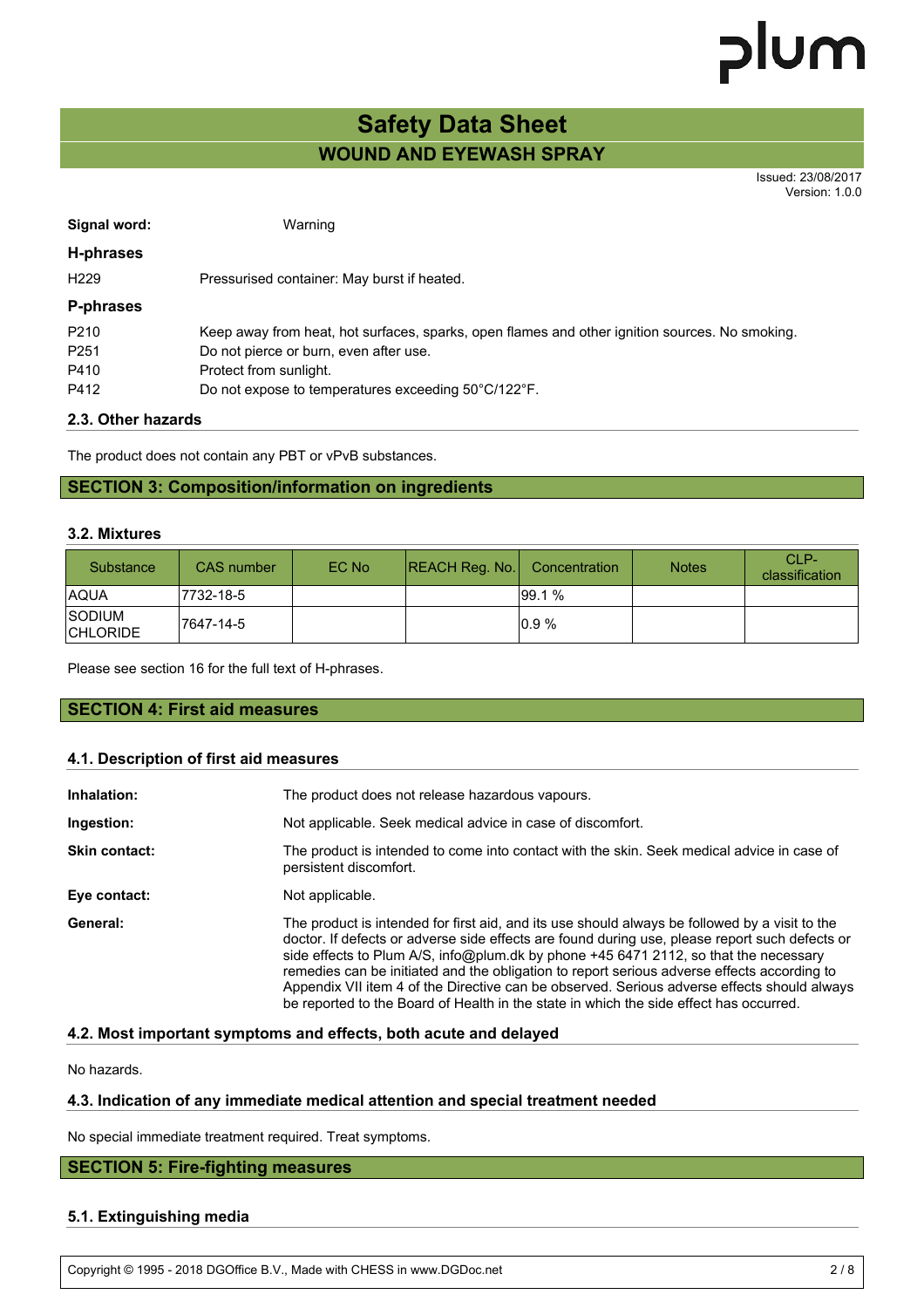# lum

## **WOUND AND EYEWASH SPRAY Safety Data Sheet**

Issued: 23/08/2017 Version: 1.0.0

**Suitable extinguishing media:** The product is not directly flammable. Choose extinguishing agents based on the surrounding fire. Use water or water mist to cool non-ignited stock.

## **5.2. Special hazards arising from the substance or mixture**

CAUTION! Aerosol containers may explode.

Heating will cause a rise in pressure in packaging with a risk of bursting.

## **5.3. Advice for fire-fighters**

If there is a risk of exposure to vapour and flue gases, a self-contained breathing apparatus must be worn. Move containers from danger area if it can be done without risk. Avoid inhalation of vapour and flue gases - seek fresh air.

## **SECTION 6: Accidental release measures**

#### **6.1. Personal precautions, protective equipment and emergency procedures**

**For non-emergency personnel:** Keep unnecessary personnel away.

**For emergency responders:** In addition to the above: Normal protective clothing equivalent to EN 469 is recommended.

#### **6.2. Environmental precautions**

Avoid unnecessary release to the environment.

## **6.3. Methods and material for containment and cleaning up**

Contain and absorb spill with sand or other absorbent material and transfer to suitable waste containers. Wipe up minor spills with a cloth.

## **6.4. Reference to other sections**

See section 8 for type of protective equipment. See section 13 for instructions on disposal.

## **SECTION 7: Handling and storage**

## **7.1. Precautions for safe handling**

To ensure that the product remains sterile, the sealing must not be broken before use.

#### **7.2. Conditions for safe storage, including any incompatibilities**

Storage temperature: 10-30 °C. Risk of infection from reuse of opened bottles.

## **7.3. Specific end use(s)**

None.

## **SECTION 8: Exposure controls/personal protection**

#### **8.1. Control parameters**

**Occupational exposure limit:** Contains no substances subject to reporting requirements

Copyright © 1995 - 2018 DGOffice B.V., Made with CHESS in www.DGDoc.net 3 / 8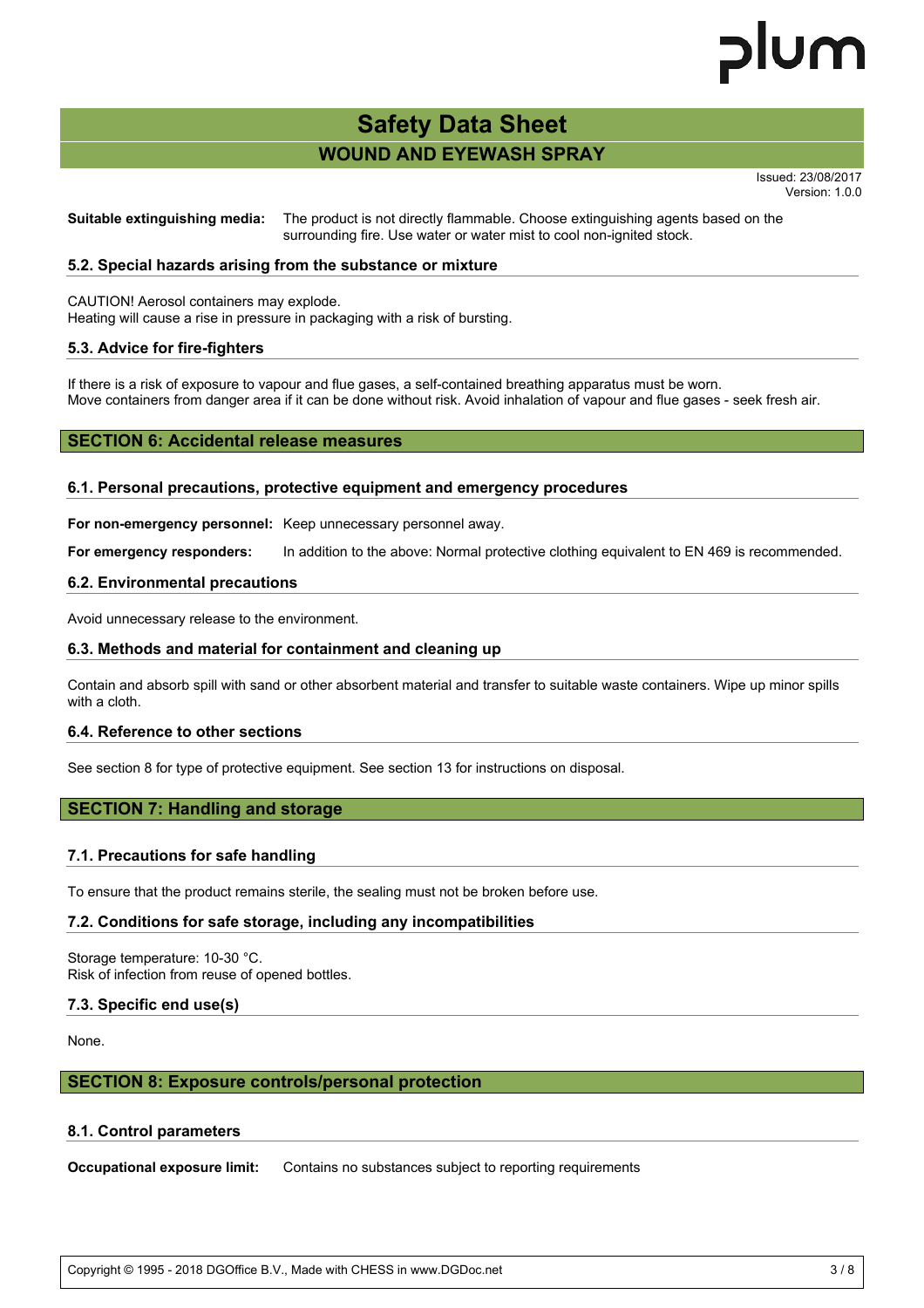# **WOUND AND EYEWASH SPRAY Safety Data Sheet**

Issued: 23/08/2017 Version: 1.0.0

| Legal basis:                                                                   | EH40/2005 Workplace exposure limits. Last amended December 2011. |  |  |  |
|--------------------------------------------------------------------------------|------------------------------------------------------------------|--|--|--|
| <b>Other Information:</b>                                                      | The product requires no special exposure control.                |  |  |  |
| 8.2. Exposure controls                                                         |                                                                  |  |  |  |
| Appropriate engineering<br>controls:                                           | Wear the personal protective equipment specified below.          |  |  |  |
| <b>Personal protective equipment, Not required.</b><br>eye/face protection:    |                                                                  |  |  |  |
| Personal protective equipment, Not required.<br>skin protection:               |                                                                  |  |  |  |
| <b>Personal protective equipment, Not required.</b><br>hand protection:        |                                                                  |  |  |  |
| <b>Personal protective equipment, Not required.</b><br>respiratory protection: |                                                                  |  |  |  |
| <b>Environmental exposure</b><br>controls:                                     | Ensure compliance with local regulations for emissions.          |  |  |  |

## **SECTION 9: Physical and chemical properties**

## **9.1. Information on basic physical and chemical properties**

| Parameter                               |                                  | Value/unit     |
|-----------------------------------------|----------------------------------|----------------|
| <b>State</b>                            | Aerosol                          |                |
| Colour                                  | <b>Clear Colourless</b>          |                |
| Odour                                   | <b>Neutral</b>                   |                |
| Solubility                              | Soluble in the following: Water. |                |
| Explosive properties                    | Non-explosive                    |                |
| Oxidising properties                    | N/A                              |                |
| Parameter                               | Value/unit                       | <b>Remarks</b> |
| pH (solution for use)                   | No data                          |                |
| pH (concentrate)                        | $5 - 7$                          |                |
| Melting point                           | No data                          |                |
| Freezing point                          | No data                          |                |
| Initial boiling point and boiling range | 100 °C                           |                |
| <b>Flash Point</b>                      | No data                          |                |
| Evaporation rate                        | No data                          |                |
| Flammability (solid, gas)               | No data                          |                |
| <b>Flammability limits</b>              | No data                          |                |
| <b>Explosion limits</b>                 | No data                          |                |
| Vapour pressure                         | No data                          |                |
| Vapour density                          | No data                          |                |
| Relative density                        | No data                          |                |
| Partition coefficient n-octonol/water   | No data                          |                |
| Auto-ignition temperature               | No data                          |                |
| Decomposition temperature               | No data                          |                |
| Viscosity                               | No data                          |                |
| Odour threshold                         | No data                          |                |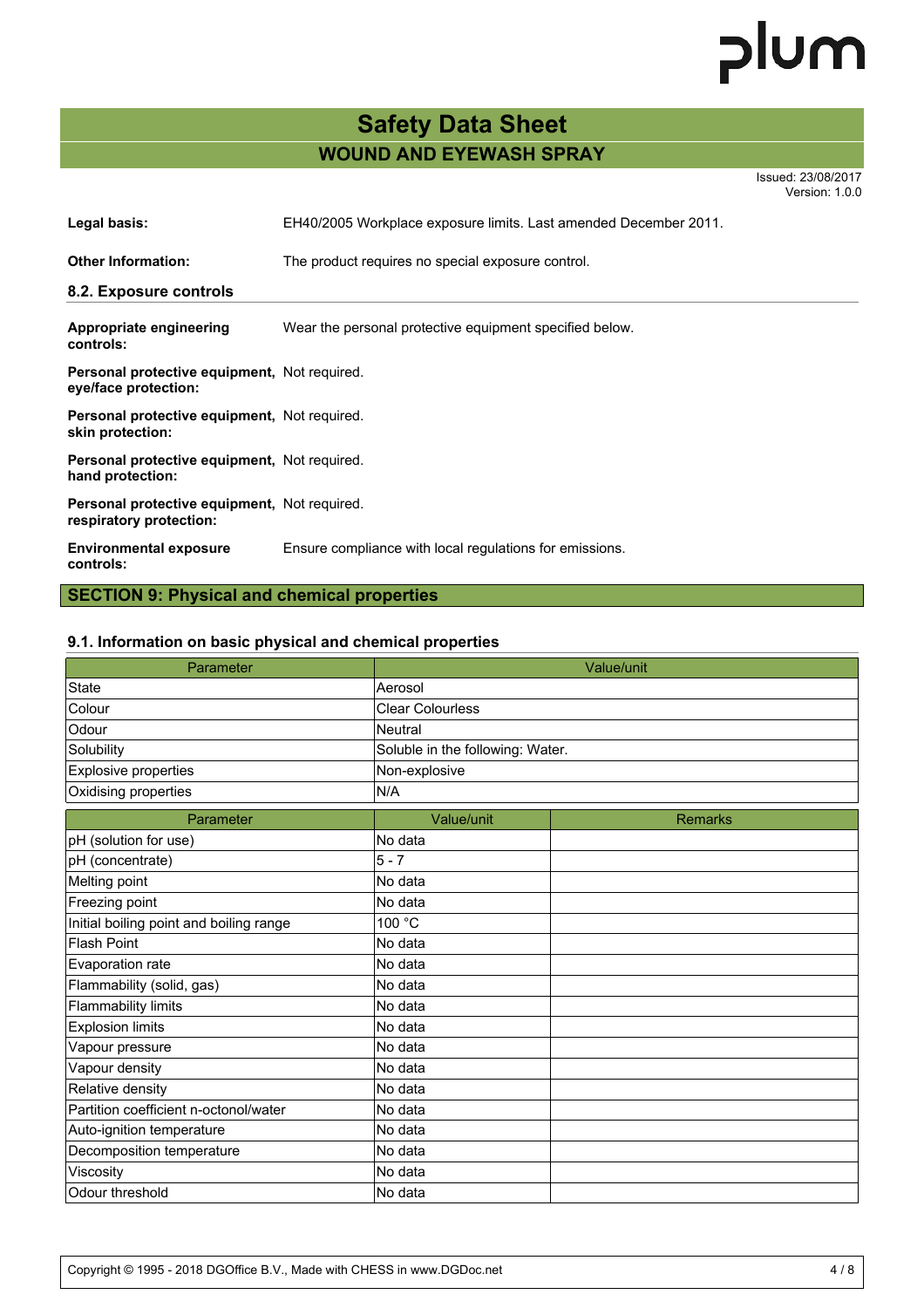## **WOUND AND EYEWASH SPRAY Safety Data Sheet**

Issued: 23/08/2017 Version: 1.0.0

## **9.2 Other information**

|              | unu                                 | 21 N.S |  |
|--------------|-------------------------------------|--------|--|
| r<br>Density | - -<br>1002<br>.,5kg/m <sup>3</sup> |        |  |

## **SECTION 10: Stability and reactivity**

## **10.1. Reactivity**

Not reactive.

## **10.2. Chemical stability**

The product is stable when used in accordance with the supplier's directions.

## **10.3. Possibility of hazardous reactions**

No risk of hazardous reactions.

## **10.4. Conditions to avoid**

Do not expose to heat (e.g. sunlight).

## **10.5. Incompatible materials**

None known.

## **10.6. Hazardous decomposition products**

None known.

## **SECTION 11: Toxicological information**

## **11.1. Information on toxicological effects**

| Acute toxicity - oral:                                     | No hazards. The product does not have to be classified.                                        |
|------------------------------------------------------------|------------------------------------------------------------------------------------------------|
| Acute toxicity - dermal:                                   | The product does not have to be classified.                                                    |
| <b>Acute toxicity - inhalation:</b>                        | The product does not have to be classified.                                                    |
| <b>Skin corrosion/irritation:</b>                          | The product does not have to be classified.                                                    |
| Serious eye damage/eye<br><i>irritation:</i>               | The product does not have to be classified.                                                    |
| <b>Respiratory sensitisation or</b><br>skin sensitisation: | The product does not have to be classified.                                                    |
| Germ cell mutagenicity:                                    | The product does not have to be classified.                                                    |
| <b>Carcinogenic properties:</b>                            | The product does not have to be classified.                                                    |
| <b>Reproductive toxicity:</b>                              | The product does not have to be classified.                                                    |
| <b>Single STOT exposure:</b>                               | The product does not release hazardous vapours. The product does not have to be<br>classified. |

Copyright © 1995 - 2018 DGOffice B.V., Made with CHESS in www.DGDoc.net 5 / 8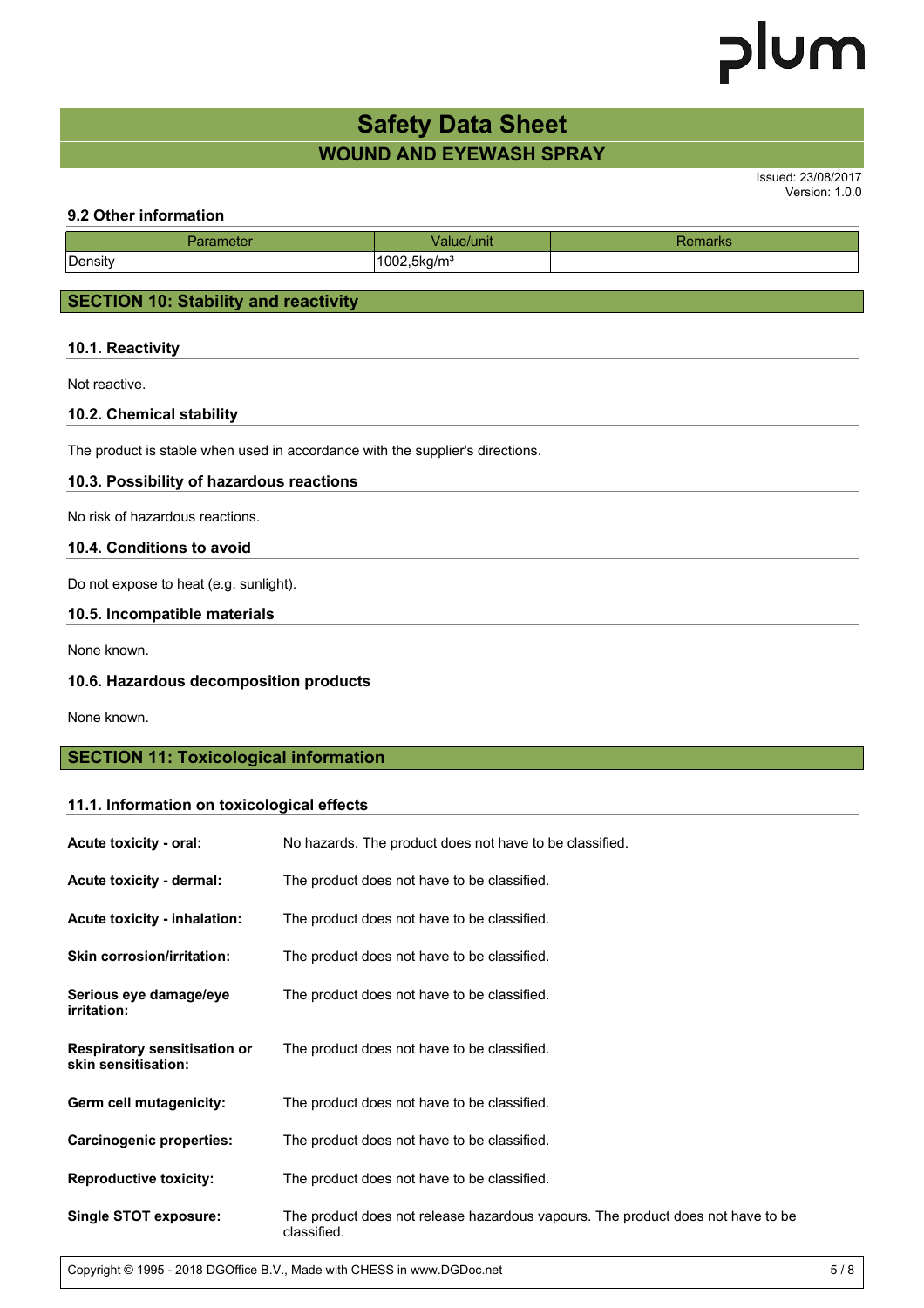# lum

## **WOUND AND EYEWASH SPRAY Safety Data Sheet**

Issued: 23/08/2017 Version: 1.0.0

**Repeated STOT exposure:** The product does not have to be classified.

**Aspiration hazard:** The product does not have to be classified.

**SECTION 12: Ecological information**

## **12.1. Toxicity**

The product does not have to be classified.

## **12.2. Persistence and degradability**

Expected to be biodegradable.

## **12.3. Bioaccumulative potential**

No bioaccumulation expected.

## **12.4. Mobility in soil**

Test data are not available.

## **12.5. Results of PBT and vPvB assessment**

No assessment required, as the product contains inorganic matter only.

## **12.6. Other adverse effects**

None known.

## **SECTION 13: Disposal considerations**

## **13.1. Waste treatment methods**

Do not dispose of aerosol sprays in refuse collection, even when empty. The sprays must be sent to the municipal chemical waste collection facility with the specifications set out below.

**Category of waste:** 16 05 05 gases in pressure containers other than those mentioned in 16 05 04 15 02 03 absorbents, filter materials, wiping cloths and protective clothing other than those mentioned in 15 02 02

## **SECTION 14: Transport information**

| Land transport (ADR/RID)             |                 |                                 |   |
|--------------------------------------|-----------------|---------------------------------|---|
| 14.1. UN-No.:                        | 1950            | 14.4. Packing group:            |   |
| 14.2. UN proper shipping<br>name:    | AEROSOLS        | 14.5. Environmental<br>hazards: |   |
| 14.3. Transport hazard<br>class(es): | 2.2             |                                 |   |
| Hazard label(s):                     | 2.2             |                                 |   |
| Hazard identification number:        |                 | <b>Tunnel restriction code:</b> | Ε |
| Inland water ways transport (ADN)    |                 |                                 |   |
| 14.1. UN-No.:                        | 1950            | 14.4. Packing group:            |   |
| 14.2. UN proper shipping<br>name:    | <b>AEROSOLS</b> | 14.5. Environmental<br>hazards: |   |
|                                      |                 |                                 |   |

Copyright © 1995 - 2018 DGOffice B.V., Made with CHESS in www.DGDoc.net 6/8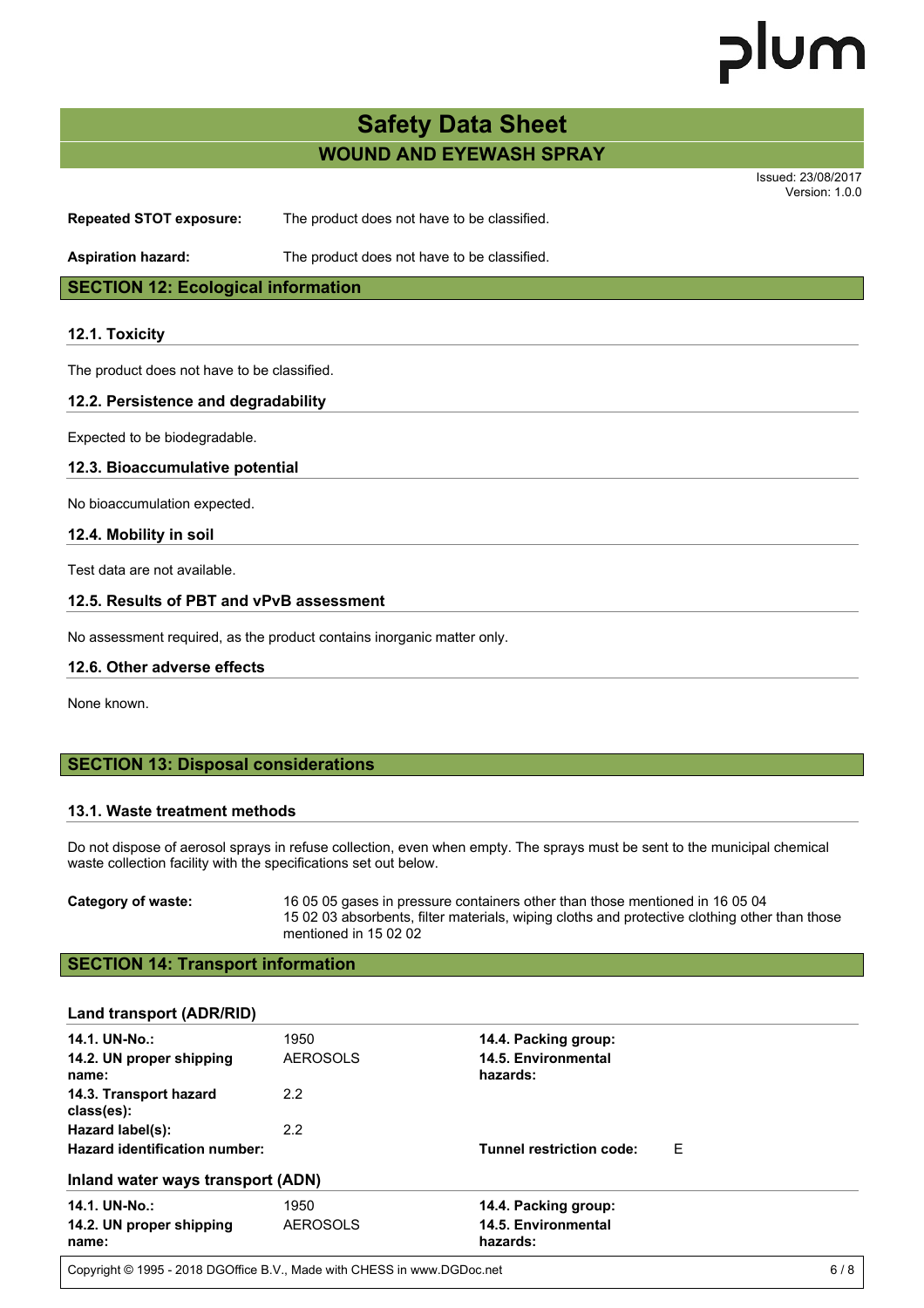## **WOUND AND EYEWASH SPRAY Safety Data Sheet**

|                                      |                                    |                                                             |          | Issued: 23/08/2017<br>Version: 1.0.0 |
|--------------------------------------|------------------------------------|-------------------------------------------------------------|----------|--------------------------------------|
| 14.3. Transport hazard<br>class(es): | 2.2                                |                                                             |          |                                      |
| Hazard label(s):                     | 2.2                                |                                                             |          |                                      |
| Transport in tank vessels:           |                                    |                                                             |          |                                      |
| Sea transport (IMDG)                 |                                    |                                                             |          |                                      |
| 14.1. UN-No.:                        | 1950                               | 14.4. Packing group:                                        |          |                                      |
| 14.2. UN proper shipping<br>name:    | <b>AEROSOLS</b>                    | 14.5. Environmental<br>hazards:                             |          |                                      |
| 14.3. Transport hazard<br>class(es): | 2.2                                | <b>Environmental Hazardous</b><br><b>Substance Name(s):</b> |          |                                      |
| Hazard label(s):                     | 2.2                                |                                                             |          |                                      |
| EmS:                                 | $F-D, S-U$                         | <b>IMDG Code segregation</b><br>group:                      | - None - |                                      |
| Air transport (ICAO-TI / IATA-DGR)   |                                    |                                                             |          |                                      |
| 14.1. UN-No.:                        | 1950                               | 14.4. Packing group:                                        |          |                                      |
| 14.2. UN proper shipping<br>name:    | AEROSOLS, NON-<br><b>FLAMMABLE</b> | 14.5. Environmental<br>hazards:                             |          |                                      |
| 14.3. Transport hazard<br>class(es): | 2.2                                |                                                             |          |                                      |
| Hazard label(s):                     | 2.2                                |                                                             |          |                                      |
| 14.6. Special precautions for user   |                                    |                                                             |          |                                      |
| None.                                |                                    |                                                             |          |                                      |

## **14.7. Transport in bulk according to Annex II of MARPOL and the IBC Code**

Not applicable.

**Other Information:** May be transported in limited quantities if placed in outer packaging according to ADR 3.4, when max. 1 liter/inner packaging and max. 30 kg total gross mass. Shrink- or stretch wrapped trays may be used and shall not exceed 20 kg total gross mass/tray. May be transported in limited quantities if placed in outer packaging according to IMDG 3.4, when max. 1 liter/inner packaging and max. 30 kg total gross mass. Shrink- or stretch wrapped trays may be used and shall not exceed 20 kg total gross mass/tray.

## **SECTION 15: Regulatory information**

## **15.1. Safety, health and environmental regulations/legislation specific for the substance or mixture**

| <b>Special Provisions:</b> | The product is covered by Council Directive 93/42/EEC on medical devices. Consequently,<br>the product is not covered by Regulation (EC) no 1272/2008 of the European Parliament and<br>the Council on classification, labelling and packaging of substances and mixtures. cf. Article<br>1 (5d). Regulation 1907/2006 EC of the European Parliament and Council on registration,<br>evaluation, authorisation and restriction of chemicals (REACH) states in Article 2 (6c) that<br>section IV regarding requirements for safety data sheets does not apply to medical<br>equipment. Consequently, there is no requirement stating that the product mentioned above<br>should be provided with a safety data sheet to meet the requirements of the above<br>regulation. |
|----------------------------|--------------------------------------------------------------------------------------------------------------------------------------------------------------------------------------------------------------------------------------------------------------------------------------------------------------------------------------------------------------------------------------------------------------------------------------------------------------------------------------------------------------------------------------------------------------------------------------------------------------------------------------------------------------------------------------------------------------------------------------------------------------------------|
|----------------------------|--------------------------------------------------------------------------------------------------------------------------------------------------------------------------------------------------------------------------------------------------------------------------------------------------------------------------------------------------------------------------------------------------------------------------------------------------------------------------------------------------------------------------------------------------------------------------------------------------------------------------------------------------------------------------------------------------------------------------------------------------------------------------|

## **15.2. Chemical Safety Assessment**

**Other Information:** Chemical safety assessment has not been performed.

## **SECTION 16: Other information**

## **Version history and indication of changes**

Copyright © 1995 - 2018 DGOffice B.V., Made with CHESS in www.DGDoc.net 7 / 8